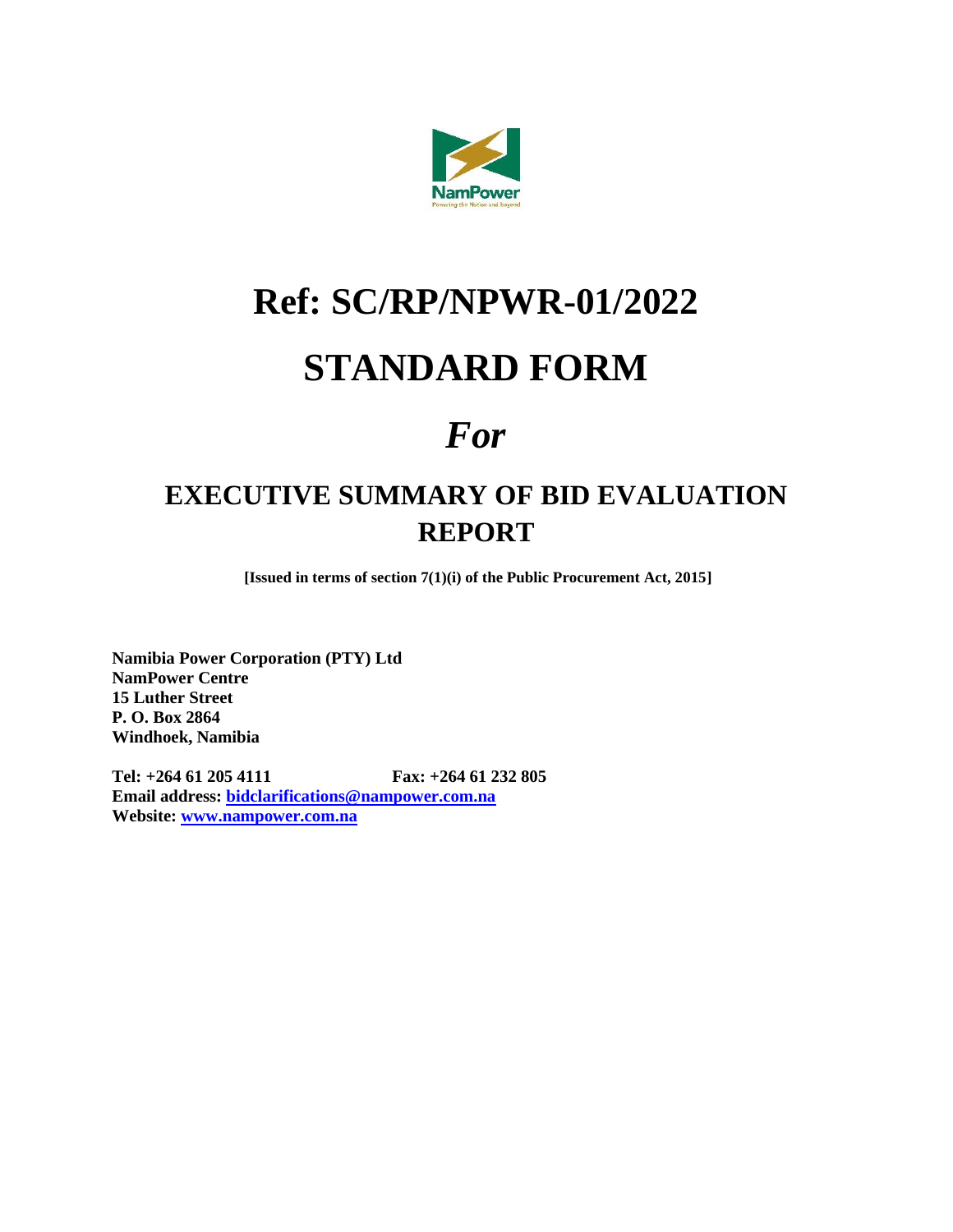#### **Executive Summary of Bid Evaluation Report**

#### **Project Title: SC/RP/NPWR-01/2022: Consultancy Services of Transaction Advisor for the CSP Project, PPP Project**

#### **Reference number of procurement: SC/RP/NPWR-01/2022**

**Scope of Contract**: **The Consultancy Services of a Transaction Advisor to assist NamPower to develop the Concentrated Solar Power Project, an independent power project (IPP) through the phases of the public-private partnership (PPP) project cycle, covering financial, technical, and legal advisory aspects, including government backed guarantees.** 

**Procurement method used:** Request for Proposal (RFP)

- 1. **Date of Invitation of Bids:** 06 August 2021
- 2. **Closing date for submission of bids:** 10 September 2021
- 3. **Date and place of opening of bids:** 10 September 2021, NamPower Centre
- **4. Number of bids received by closing date:** Five (5)
- **5. Responsiveness of bids:**

| <b>Bidder's Name</b>      | <b>Pricing at Bid</b> | <b>Responsive</b> | Reasons why bid is not responsive                                                                                                                                                                                          |
|---------------------------|-----------------------|-------------------|----------------------------------------------------------------------------------------------------------------------------------------------------------------------------------------------------------------------------|
|                           | <b>Opening N\$</b>    | or not            |                                                                                                                                                                                                                            |
|                           |                       | responsive        |                                                                                                                                                                                                                            |
|                           |                       | (Yes/No)          |                                                                                                                                                                                                                            |
| Fichtner GmbH &           |                       | Yes               |                                                                                                                                                                                                                            |
| Co. KG.                   | N/A                   |                   |                                                                                                                                                                                                                            |
| <b>Synergy Consulting</b> |                       | Yes               |                                                                                                                                                                                                                            |
| Infrastructure &          | N/A                   |                   |                                                                                                                                                                                                                            |
| <b>Financial Advisory</b> |                       |                   |                                                                                                                                                                                                                            |
| Services Inc.             |                       |                   |                                                                                                                                                                                                                            |
| Castalia Limited;         | N/A                   | Yes               |                                                                                                                                                                                                                            |
| Ernst & Young;            | N/A                   | Yes               |                                                                                                                                                                                                                            |
| Afry Italy S.R.L          | N/A                   | No                | Lead Consultant Annual<br>$\bullet$<br><b>Financial Statements are</b><br>submitted in Italian Language<br>The Identity documents of the<br>$\bullet$<br>respective shareholders of Sub-<br>Consultant 3 were not provided |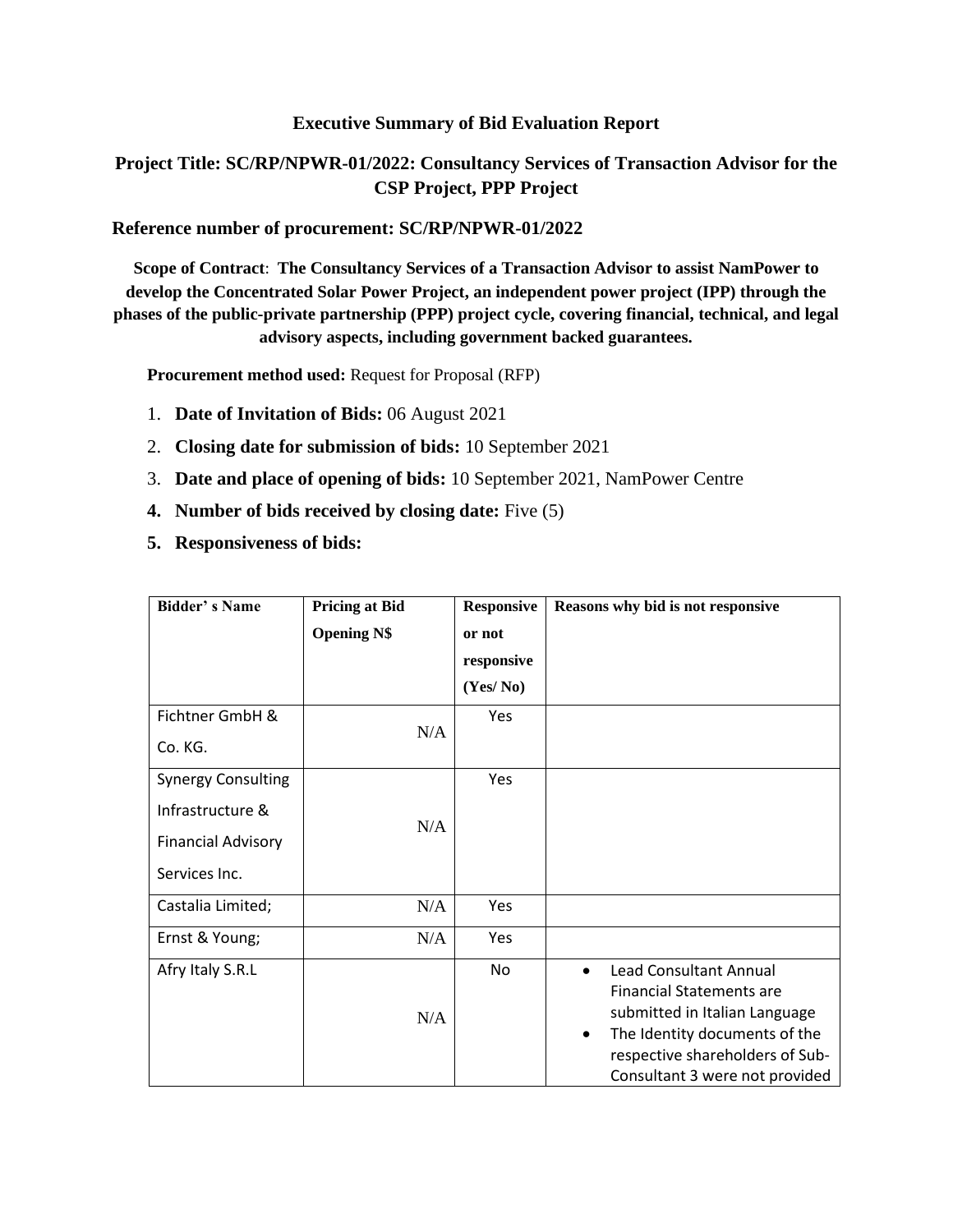| Sub-Consultant 3 submitted an<br>expired Affirmative Action |
|-------------------------------------------------------------|
| Compliance Certificate                                      |

### 6. **Price comparison for bids that are substantially responsive**:

| <b>Name</b>   | A. Price at Bid    | <b>B.</b> Bid Price after | C. price after         | <b>D.</b> Price after | Rank           |
|---------------|--------------------|---------------------------|------------------------|-----------------------|----------------|
|               | <b>Opening N\$</b> | corrections               | <b>Adjustments N\$</b> | Margin of             |                |
|               |                    |                           |                        | Preference [If        |                |
|               |                    |                           |                        | applicable]           |                |
| Fichtner      |                    |                           |                        |                       |                |
| GmbH & Co.    |                    |                           |                        |                       | 1              |
| KG.           | 17,369,000.00      | 17,369,000                |                        |                       |                |
| Synergy       |                    |                           |                        |                       |                |
| Consulting    |                    |                           |                        |                       |                |
| Infrastructu  |                    |                           |                        |                       |                |
| re &          |                    |                           |                        |                       | $\overline{2}$ |
| Financial     |                    |                           |                        |                       |                |
| Advisory      |                    |                           |                        |                       |                |
| Services Inc. | 15,971,385.00      | 15,971,385.00             |                        |                       |                |
| Castalia      |                    |                           |                        |                       |                |
| Limited;      | 18,983,285.00      | 18,983,285                |                        |                       | 3              |
| Ernst &       |                    |                           |                        |                       |                |
| Young;        |                    |                           |                        |                       |                |
|               |                    |                           |                        |                       | 4              |
|               | 18,967,720.00      | 18,831,249.60             |                        |                       |                |